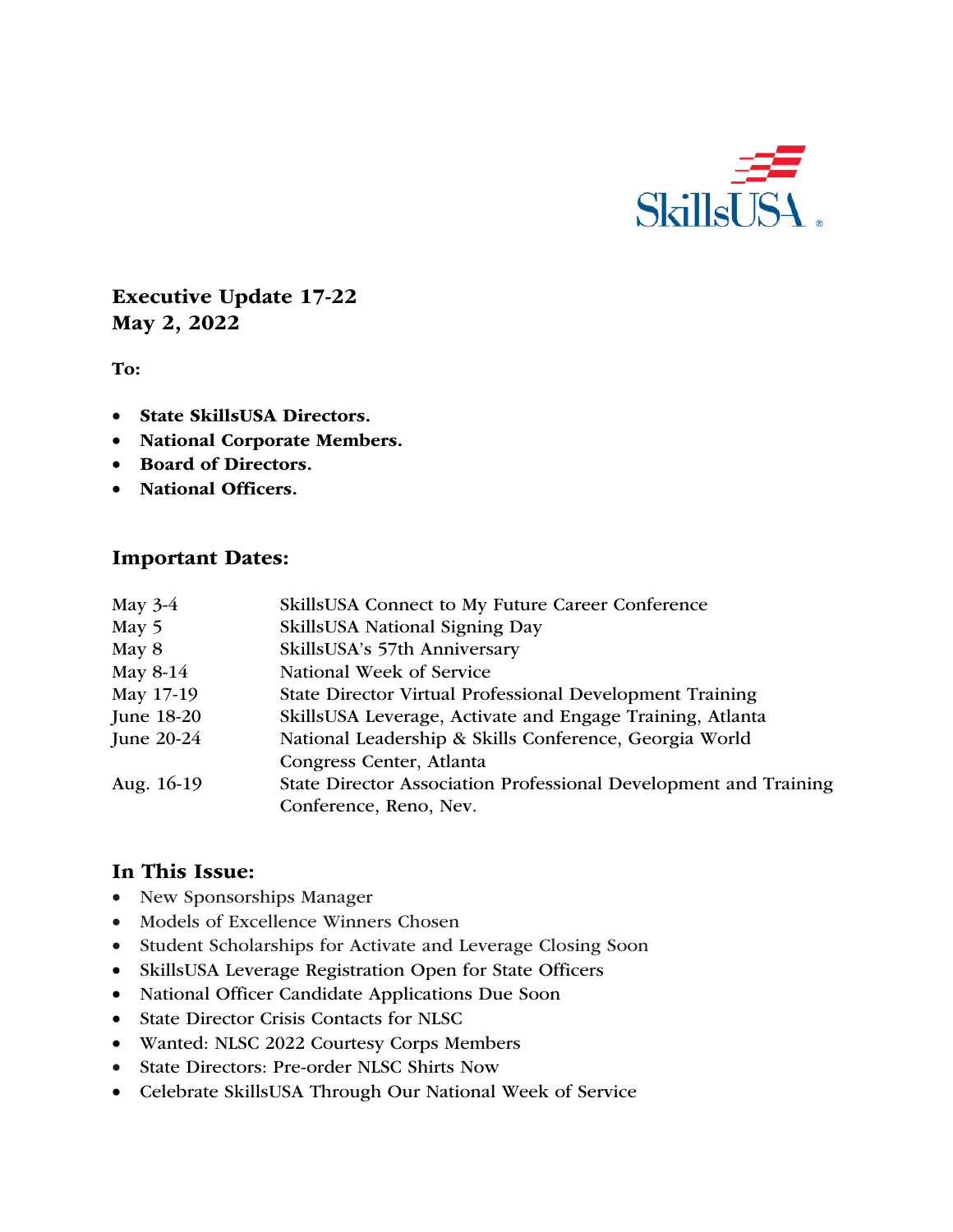- Got Story-Worthy Champions?
- Press Release Template for State Conference Participants
- Due Dates

### New Sponsorships Manager

We're pleased to announce that Meghan Sweigart has joined the Office of Business Partnerships and Development as a sponsorship manager. She brings with her fundraising, meeting planning and business development experience. Her proficiency in Raiser's Edge and fundraising strategies will be an asset to SkillsUSA. Meghan holds a Bachelor of Arts degree in communications with a minor in speech. Please join us in welcoming Meghan Sweigart to the SkillsUSA team!

### SkillsUSA Models of Excellence Winners Chosen

Congratulations to the 24 SkillsUSA schools named as Models of Excellence for 2022. Models of Excellence is a national program that recognizes the exceptional integration and application of the SkillsUSA Framework's Personal, Workplace and Technical Skills Grounded in Academics for SkillsUSA chapter activities. This is the highest honor bestowed on chapters by SkillsUSA. See the list of winning schools.

### Student Scholarships for Activate and Leverage Closing Soon

The SkillsUSA Leadership Development Scholarship provides financial support for top students to participate in SkillsUSA's Activate and Leverage leadership trainings to be held in Atlanta, June 18-20. The scholarships are funded by former SkillsUSA board president and Caterpillar executive Robert L. Flint. State directors must submit the applications for scholarship candidates, and the deadline is May 6. More information and the application can be found here.

### SkillsUSA Leverage Registration Open for State Officers

Registration is now open for SkillsUSA Leverage, an intensive two-and-a-half-day leadership conference for state officers. The conference focuses on developing the SkillsUSA Framework Essential Elements of Leadership, Teamwork, Communication and Job-Specific Skills as officers prepare for their year of service. At Leverage, state officers establish their roles within their respective teams, learn to communicate effectively on behalf of SkillsUSA and dig deeper into the role of state officer. Leverage is June 18-20 at the Georgia World Congress Center in Atlanta, just prior to the SkillsUSA National Leadership & Skills Conference. Register for Leverage here by May 17. For questions, contact Taryn Erminio.

### National Officer Candidate Applications Due Soon

SkillsUSA National Officer candidate applications for the 2022-23 school year are due by 6 p.m. ET on June 1. The 2022-23 National Officer Program Guide assists SkillsUSA state directors, advisors and members in preparation for national officer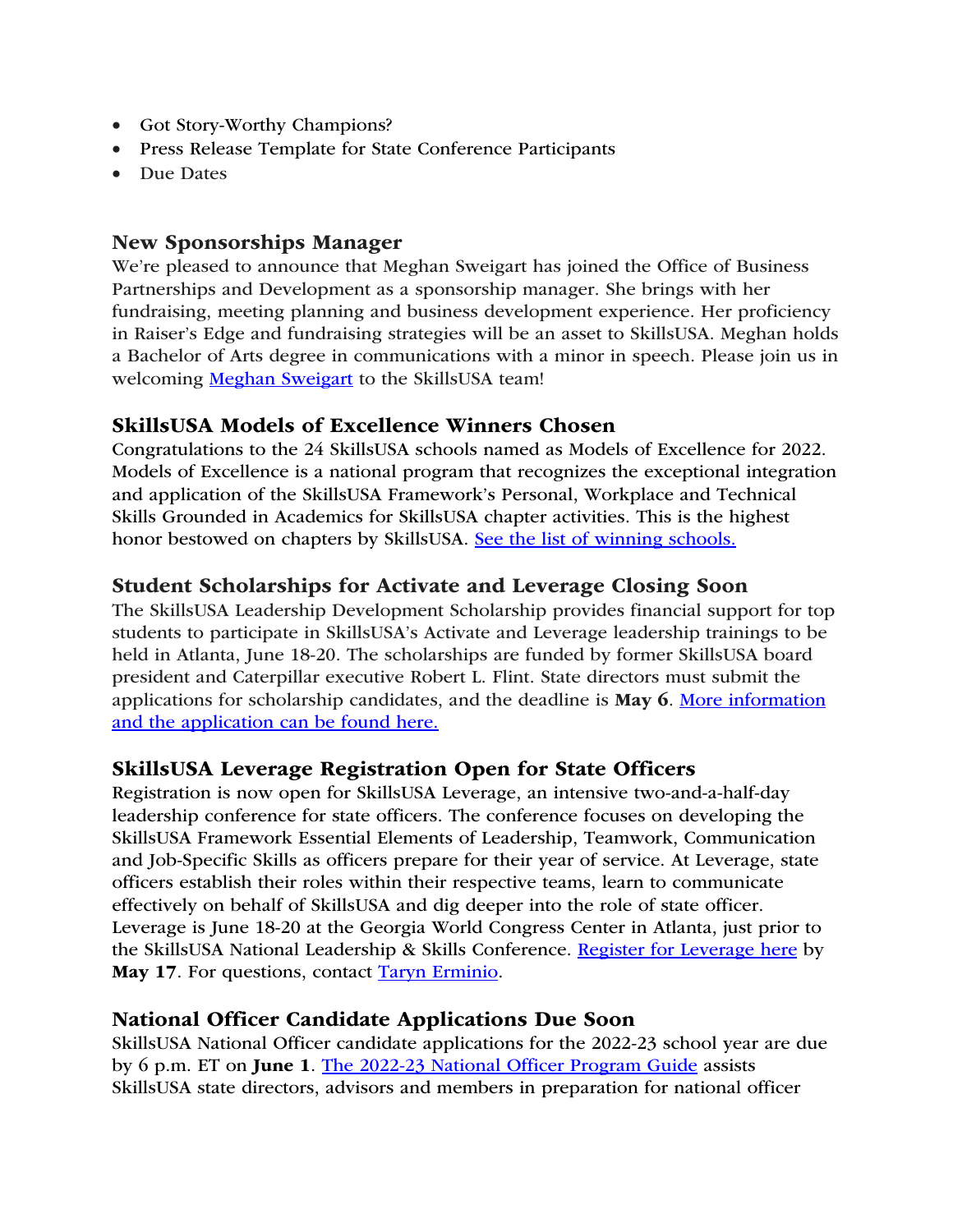candidacy. It provides an overview of the national officer program, from beginning (candidacy) to end (completion of year of service). Contact Tyler Chaffin, program manager of student initiatives, with any questions regarding the national officer election process.

## State Director Crisis Contacts for NLSC

Each year, SkillsUSA confirms cellphone numbers for state directors and their key team members to be used in case of emergency during the national conference. We are also requesting one or two other names and phone numbers of those who can serve as your onsite crisis contact(s). If you cannot be reached in the event of an emergency at NLSC, we will call the next person on your list. Be sure to keep your phone powered up and on in Atlanta so you can be reached if the need arises. Email your crisis contacts to Jane Short at *ishort@skillsusa.org* by May 15.

## Wanted: NLSC 2022 Courtesy Corps Members

SkillsUSA needs more than 120 National Courtesy Corps (NCC) members to support the 2022 National Leadership & Skills Conference. The work of this group supports the technical committees and is deeply appreciated. This is a great opportunity for students to network with industry partners while experiencing the national conference. NCC members receive free conference registration plus housing, local transportation, meals and entertainment. NCC participants are housed at the Georgia Tech's Woodruff North Residence Hall in Atlanta. For eligibility requirements, visit the National Courtesy Corps page on our website. Apply here. For questions, contact Tracy Whitehead. The deadline for applicants is May 17. State directors will receive a list of their applicants for final approval on May 18.

### State Directors: Pre-order NLSC Shirts Now

SkillsUSA is now offering the official 2022 National Leadership & Skills Conference Tshirt for exclusive pre-order. Special state director pricing is \$12 per shirt, and all orders must be placed by May 20. Shirts will be delivered directly to your state hotel and no shipping costs will be incurred. To order your shirts, go here. The password is: SKILLSDIRECTOR.

# Celebrate SkillsUSA Through Our National Week of Service

State directors, please join us in asking your local chapters to conduct and promote a community service project during SkillsUSA's National Week of Service, May 8-14. This event helps commemorate the founding of SkillsUSA on May 8, 1965. For questions, contact Gayle Silvey.

# Got Story-Worthy Champions?

At the national conference, the staff of SkillsUSA Champions digital magazine will be on the lookout for interview subjects. If you know of a SkillsUSA student, advisor, industry representative or alumnus who will be at national conference and whose story would be motivating and inspirational, please email SkillsUSA's director of